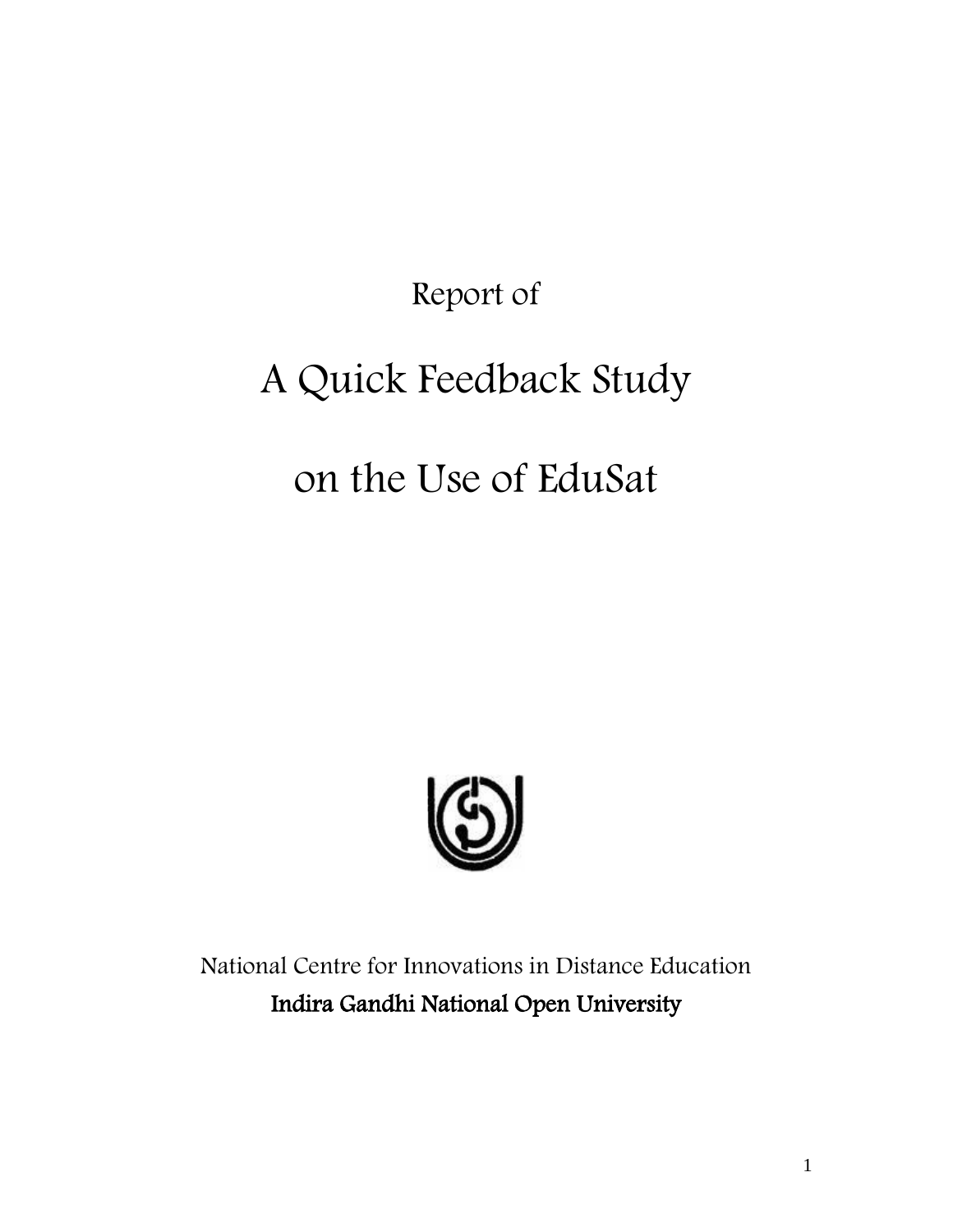Report of the Quick Feedback Study on the Use of EduSat

Supervision and guidance. Prof. M. Aslam Report prepared by: Dr. Moumita Das

© Indira Gandhi National Open University, 2007 All rights reserved. No part of this work may be reproduced, stored in a retrieval system, or transmitted, in any form, by mimeograph or any other means, without permission in writing from the Copyright holder.

Published on behalf of Indira Gandhi National Open University, New Delhi by the Director, National Centre for Innovation in Distance Education.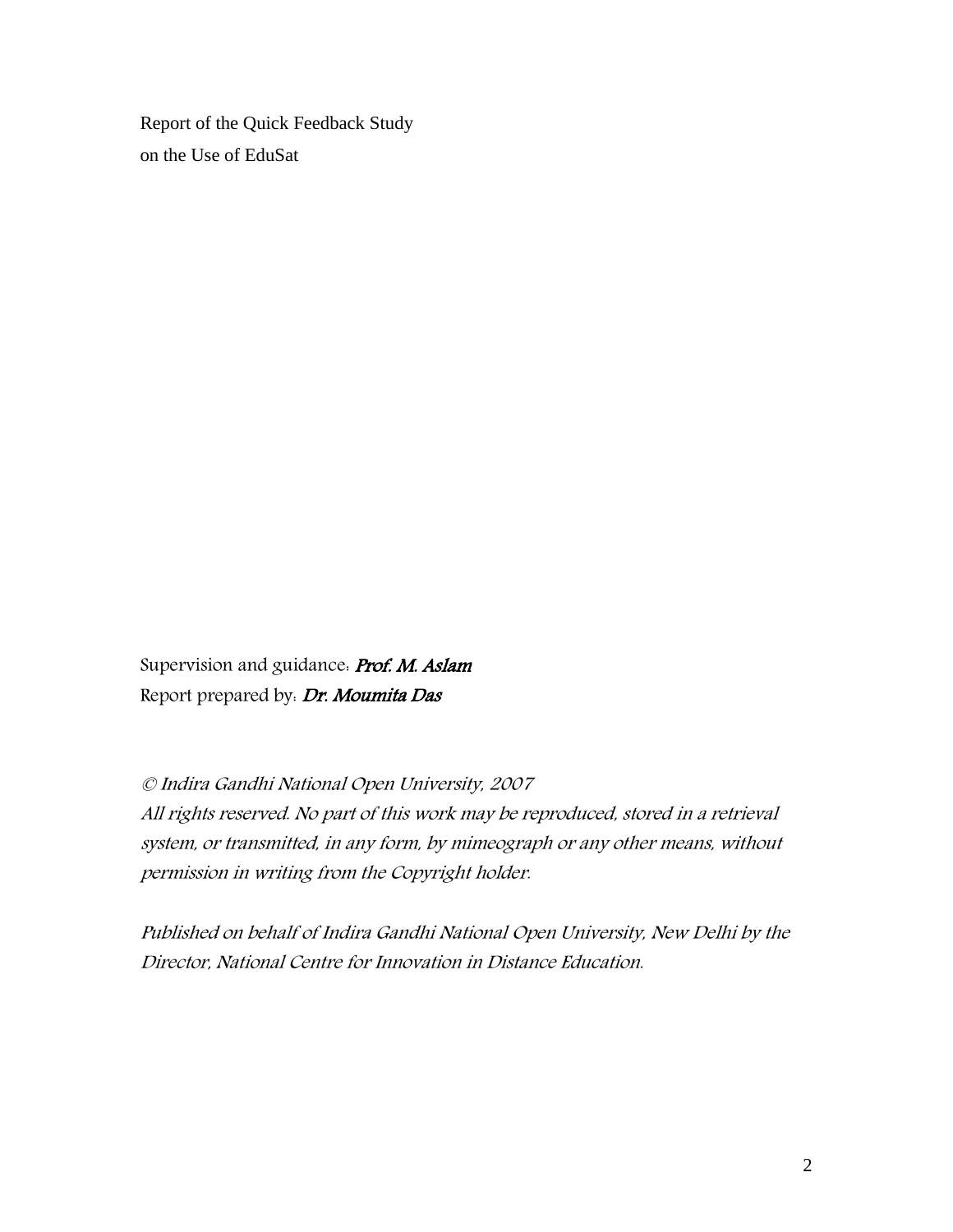**Background:** NCIDE has an ongoing study on 'Learner preferences for modes of counselling'. The clientele for this study is restricted to the students belonging to the disciplines of MBA and BEd only. In order to take advantage of students of other disciplines who had assembled on the day of the  $18<sup>th</sup>$  Convocation of IGNOU a feedback study on the use of Edusat was conducted.

**Objectives:** The objectives of this quick study were as follows:

- 1. To study the student preferences in the Edusat teleconferencing.
- 2. To obtain immediate feedback which would aid in planning ICT-enabled Edusat intervention.

#### **Methodology:**

- 1. *Questionnaire:* A questionnaire containing six questions was used for the survey. The questions were of the multiple-choice type and descriptive type. The questions were based on the student's preference for the types of counselling, different types of media used for counselling such as face to face, teleconferencing or Edusat based sessions; and the method and media used during the Edusat based counselling, such as PowerPoint presentations and multimedia etc.
- 2. *Sample size:* The sample comprised of IGNOU students who had completed their courses and had arrived at IGNOU to receive their degrees during the 18th Convocation. These students comprised both males and females and most of them belonged to Delhi; however, a few were from outside Delhi. The number of sample students was 105. Some questionnaires were also filled on a later date during the submission of examination forms by students who were in the process of completing their degrees. This number was 22. These samples were also included in this study.

Therefore, the total number of sample students was 127 (n=127).

3. *Analysis of the data:* The percentage was calculated and data was analysed.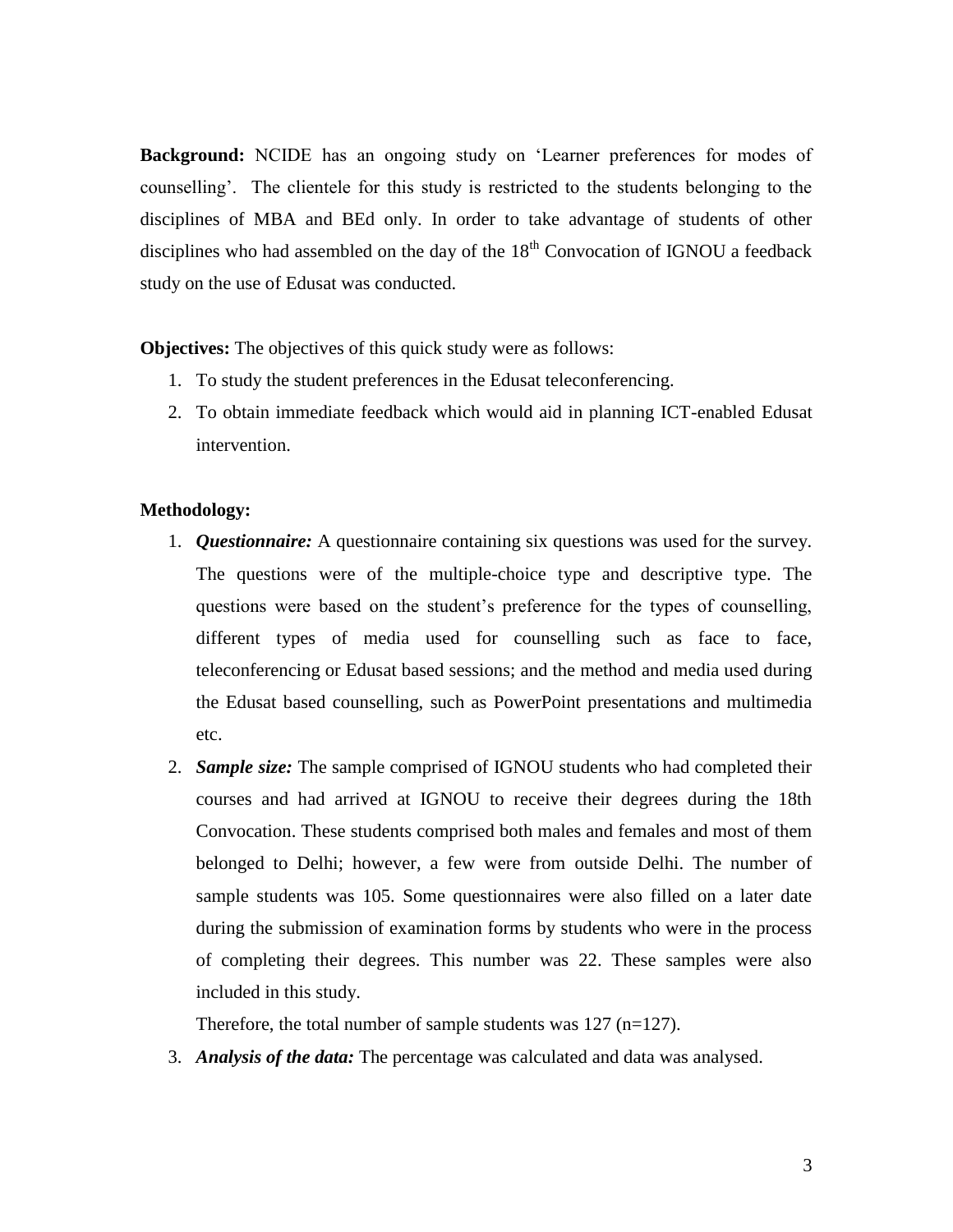**Results:** The following observations were made from the data:

- 1. About 82 % of the students had attended the counselling sessions regularly (Table 1, Figure 1).
- 2. Almost all the students found the counselling sessions useful with 38% of them saying that the sessions were very useful (Table 2, Figure 2).
- 3. Although a majority preferred face-to-face counselling (65%) about 14 % of the students were interested in e learning (counselling through the Internet) and 14 % preferred Edusat based counselling sessions (Table 3, Figure 3).
- 4. A majority of the students (79%) preferred to attend counseling sessions on Saturdays and Sundays (Table 4, Figure 4).
- 5. About 49% of the students preferred counselling sessions in the morning hours and about 28 % preferred the sessions in the evening (Table 5, Figure 5).
- 6. About 37.9% of the students said they would prefer the use of multimedia during Edusat sessions while about 20% of the students said they would prefer the use of PowerPoint presentations. About 33% said they would prefer verbal presentations without any PowerPoint or multimedia presentation (Table 6, Figure 6).

**Conclusions:** From the above results it is concluded that the counseling sessions are well attended by the students and they find these sessions useful. The students are exposed to various modes of counseling and although they have a preference for face-to-face counseling, interestingly, a considerable segment of the students have expressed their preference to counseling through the internet in the form of e-learning, and also through Edusat. A large percent of the students have expressed a preference for multimedia and PowerPoint based presentations during the Edusat teleconferencing sessions. This study clearly indicates that there is a need to utilize Edusat for counseling of the students. The ICT-enabled interventions such as Multimedia and PowerPoint based Edusat presentations will be highly effective in retaining and increasing the interest of the students and support their learning process immensely.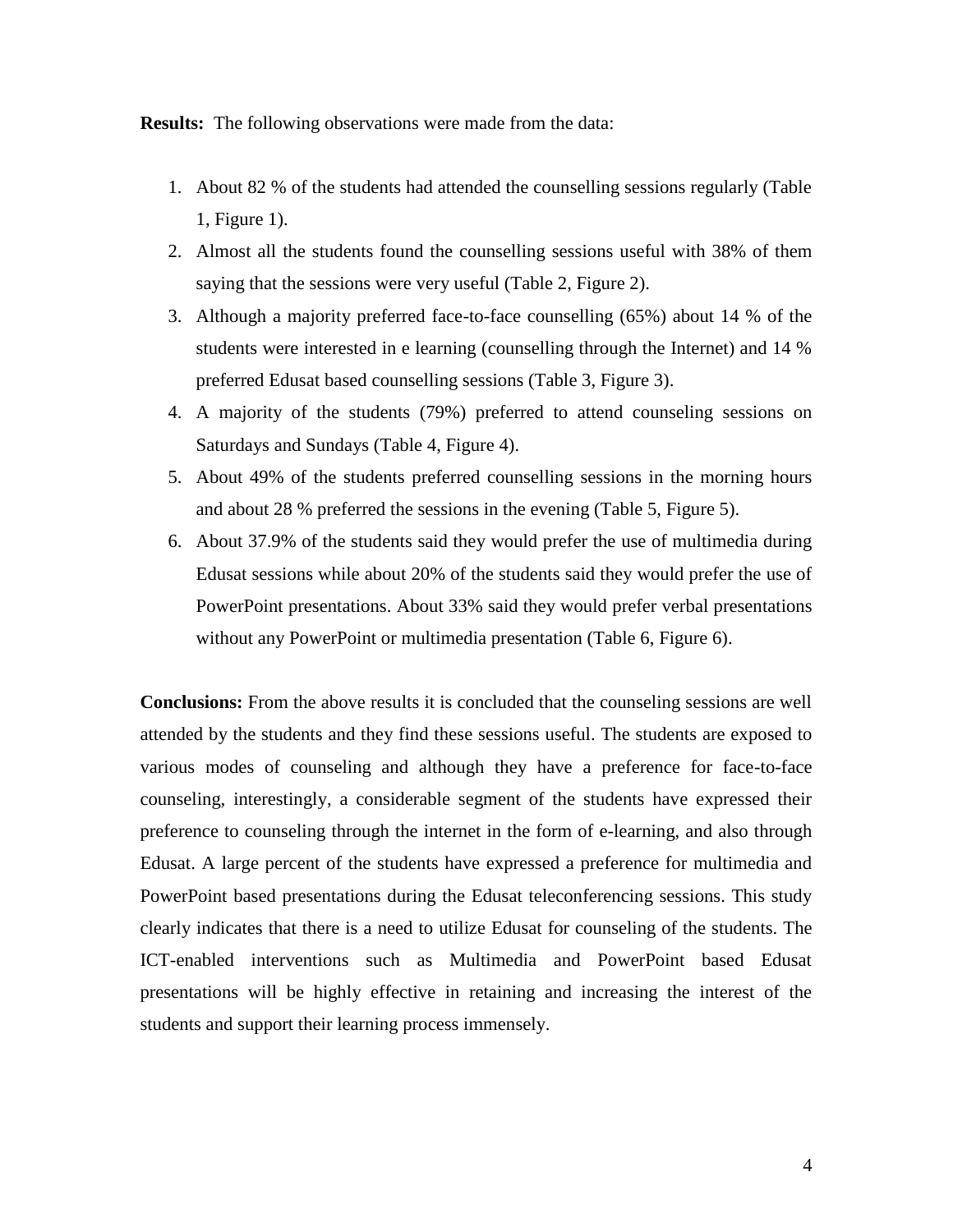### **Table 1**

| <b>Question 1</b>                                      | Yes              | No              |
|--------------------------------------------------------|------------------|-----------------|
|                                                        | $\mathcal{O}(0)$ | $\mathcal{O}_0$ |
| Did you attend the<br>counseling sessions<br>regularly | 81.89            | 18.11           |

**Table 2**

| <b>Question 1b</b>                                       | Very useful | <b>Useful</b>   | <b>Useful to some</b> |
|----------------------------------------------------------|-------------|-----------------|-----------------------|
|                                                          | (%)         | $\mathcal{O}_0$ | extent $(\% )$        |
| How useful (the<br>counseling session)<br>was it for you | 37.79       | 37              | 25.19                 |

 **Table 3**

| <b>Question 2</b>                                                                                                                                  | <b>Face to</b><br>Face<br>$(\%)$ | <b>Edusat</b><br>(%) | <b>Interactive</b><br>(%) | Teleconfer-<br>encing<br>$($ %) | $e-$<br>learning<br>(%) |
|----------------------------------------------------------------------------------------------------------------------------------------------------|----------------------------------|----------------------|---------------------------|---------------------------------|-------------------------|
| In case you are<br>continuing your study<br>with IGNOU, or you<br>plan to do so in the<br>future, what type of<br>counselling would you<br>prefer? | 65                               | 14                   |                           | 6                               | 14                      |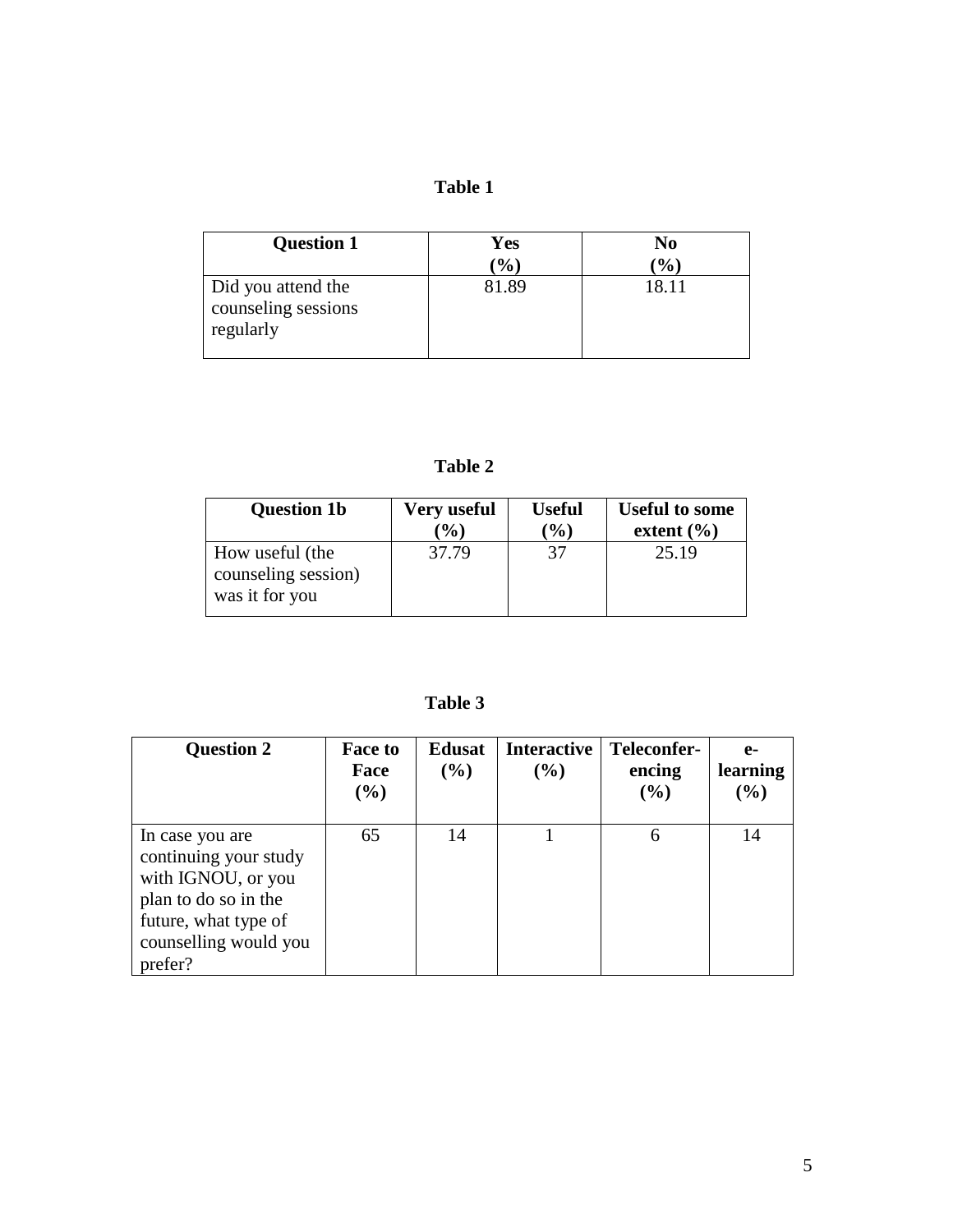| <b>Table 4</b> |
|----------------|
|                |

| <b>Question 3</b>                                                                         | <b>Weekdays</b><br>(%) | <b>Saturdays</b><br>and Sundays<br>$(\%)$ | All days<br>$(\%)$ |
|-------------------------------------------------------------------------------------------|------------------------|-------------------------------------------|--------------------|
| On what days of the<br>week would you<br>prefer to attend the<br>counselling<br>sessions? | 7.14                   | 79                                        | 14.28              |

### **Table 5**

| <b>Question 4</b>                                                              | <b>Morning</b> | <b>Afternoon</b>             | Evening | <b>Night</b> |
|--------------------------------------------------------------------------------|----------------|------------------------------|---------|--------------|
|                                                                                | (%)            | $\left( \frac{6}{6} \right)$ | (%)     | $(\%)$       |
| At what time of<br>the day would<br>you prefer the<br>counselling<br>sessions? | 49.1           | 16.1                         | 28.8    | 5.9          |

#### **Table 6**

| <b>Question 5</b>                                                                               | <b>Verbal</b><br>$($ %) | <b>PowerPoint</b><br><b>based</b><br>$(\%)$ | <b>Multimedia</b><br>$(\%)$ | Any other<br>(%) |
|-------------------------------------------------------------------------------------------------|-------------------------|---------------------------------------------|-----------------------------|------------------|
| What types of<br>presentation<br>would you prefer<br>in Edusat<br>teleconferencing<br>sessions? | 33.33                   | 20.37                                       | 37.96                       | 8.33             |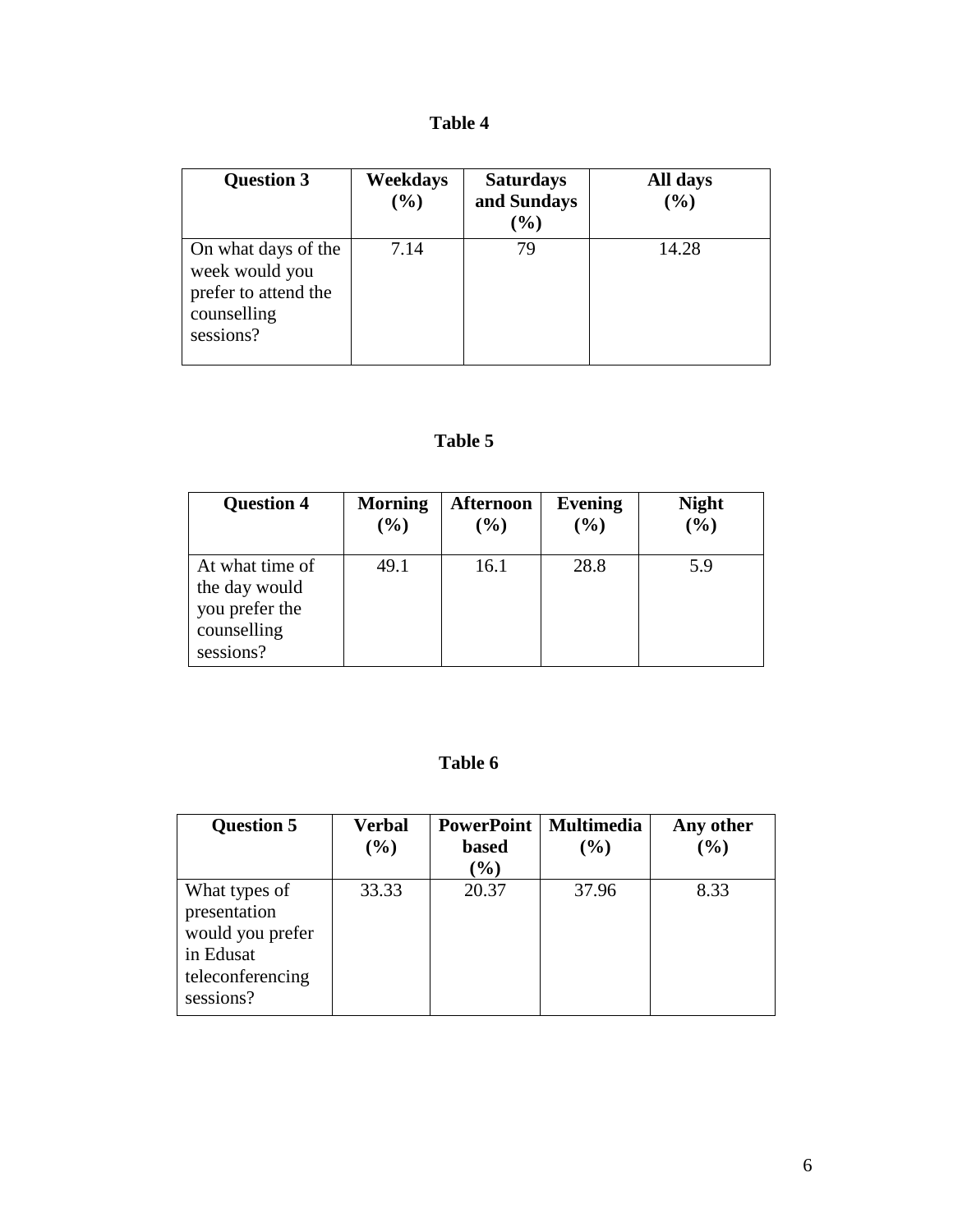

**Figure 1**



**Figure 2**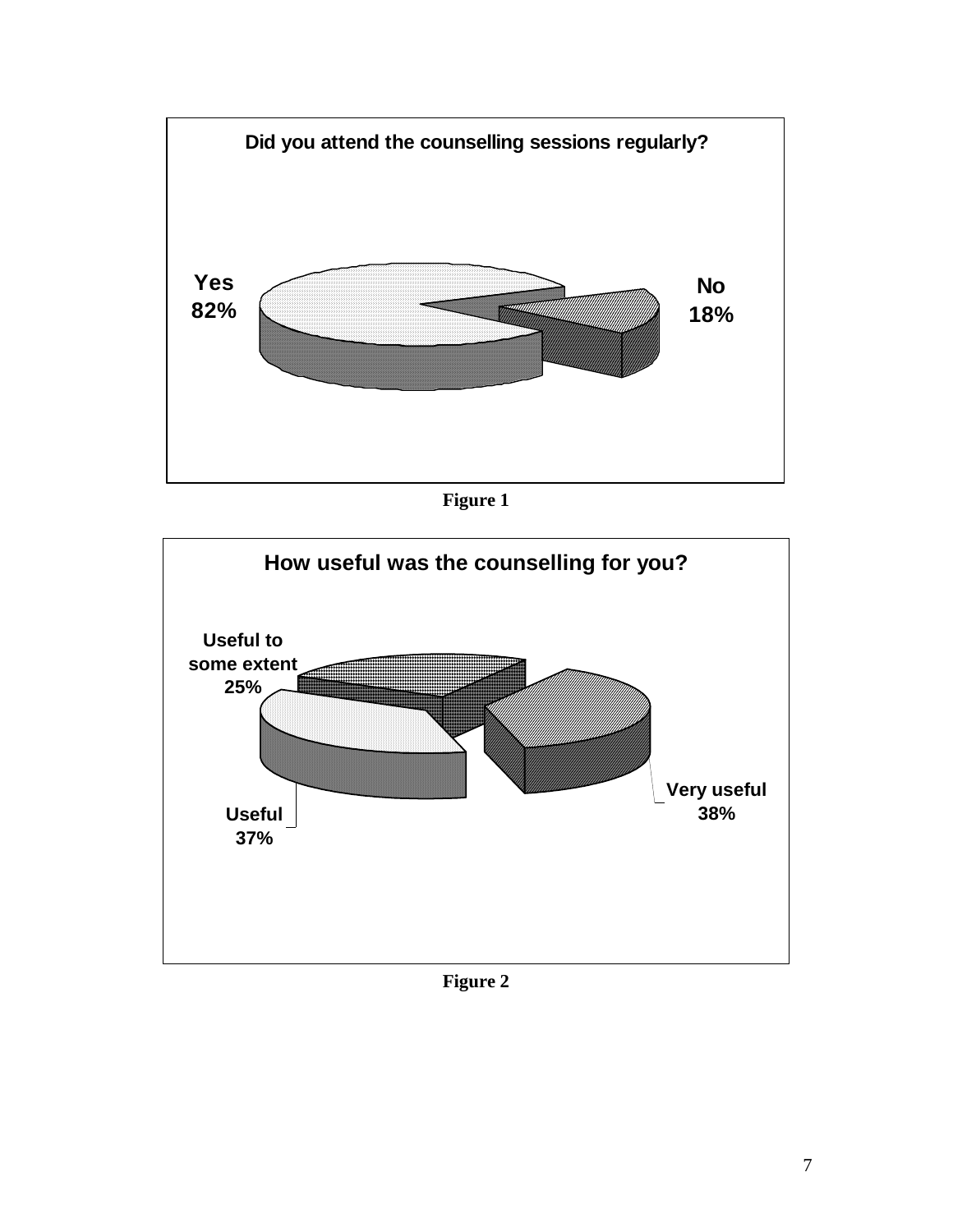

**Figure 3**



**Figure 4**